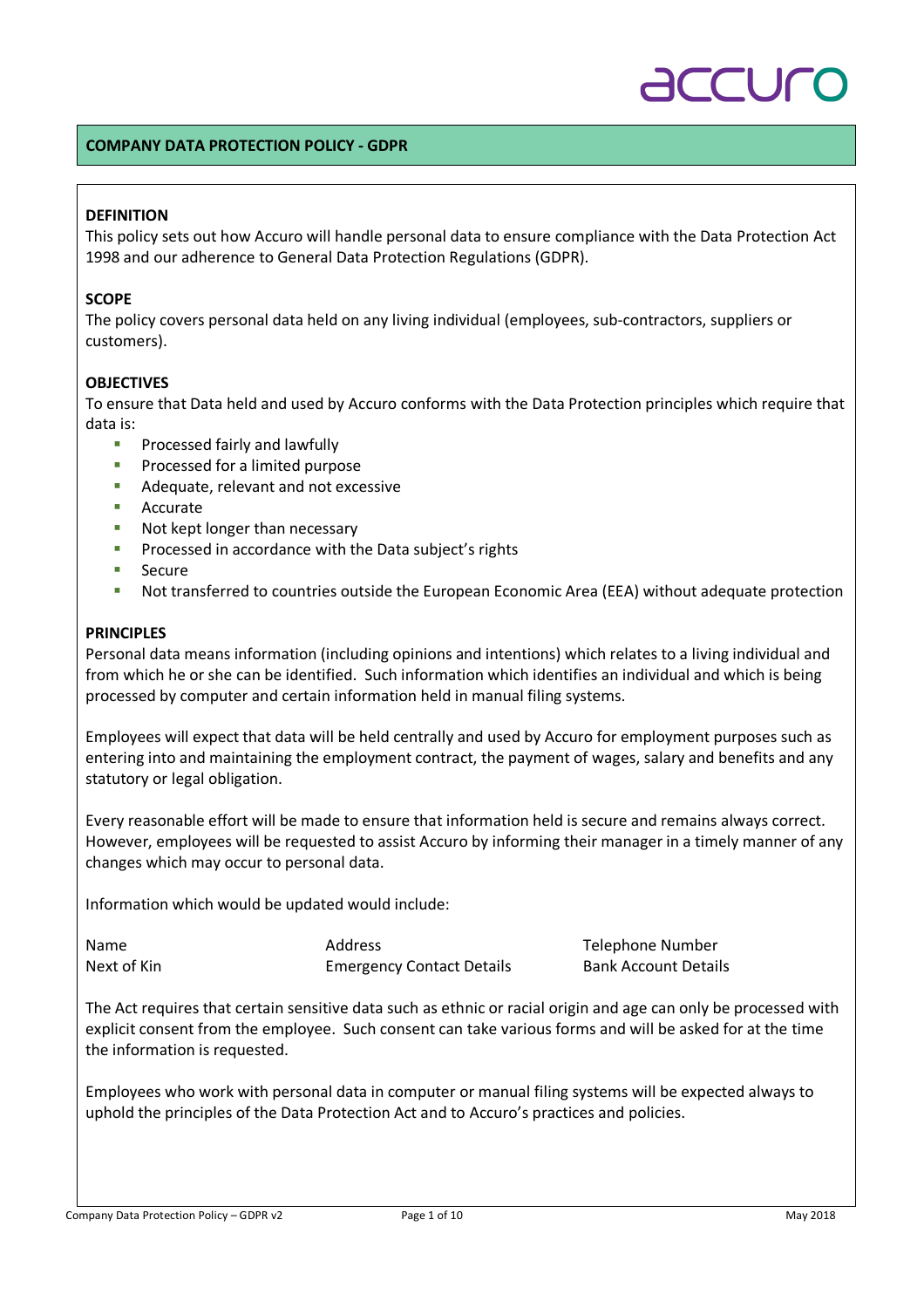# TCUC

#### **COMPANY DATA PROTECTION POLICY - GDPR**

### **GUIDELINES**

These guidelines give more explanation about what all Employees must do to comply with the Act and documents the employee rights as Data Subjects. Finally, there is specific information relevant to the handling of personal data relevant to Line Managers and HR.

#### *What Employees must do*

Employees must make sure that they do not obtain personal data or disclose personal data without Accuro's authority. For example, employees must not impersonate another person to obtain personal data. Nor may they disclose personal data, for example to telephone callers, unless they know that they are authorised to make that disclosure.

Employees who as part of their job need to obtain personal data must ensure that the correct data protection notices are given either directly to individuals or to the individuals after they have obtained the data from third parties.

Whenever Employees use personal data they must ensure that their activities stay within those authorised by Accuro. Employees must not start their own collection of personal data without gaining approval from with their manager.

Employees must ensure that any personal data for which they are responsible is accurate and is kept up to date.

Employees must play their part in keeping personal data secure and protected against unauthorised or unlawful processing against accidental loss, destruction or damage.

Employees should not use public (unsecure) WiFi networks to log into our systems or send emails, however, if no secure network is available a 'personal hotspot' should be created using a phone.

Employees should not send emails containing personal data unless the details are held in a password protected file.

Employees should always be mindful of their surroundings when working to ensure that personal data cannot be observed by others.

Employees must not under any circumstances transfer information outside the European Economic area unless they are specifically authorised to do so by Accuro.

#### *The rights of Data Subjects*

Data Subjects have the right to apply for a copy of the personal data held about them and information about the processing carried out. If an employee receives any requests (e.g. letter or telephone or face to face), these requests must be passed immediately onto Accuro's Data Protection Officer (HR Director) as there are strict time limits to deal with these requests. Sometimes it may not be obvious that a letter or a complaint also contains a request for information and when in doubt it should be forwarded to Accuro's Data Protection Officer.

Data Subjects have the right to object to processing which they think may cause them substantial damage or distress. They also have a right to prevent processing for direct marketing purposes and a right to object to automated decisions being made about them where those decisions significantly affect them.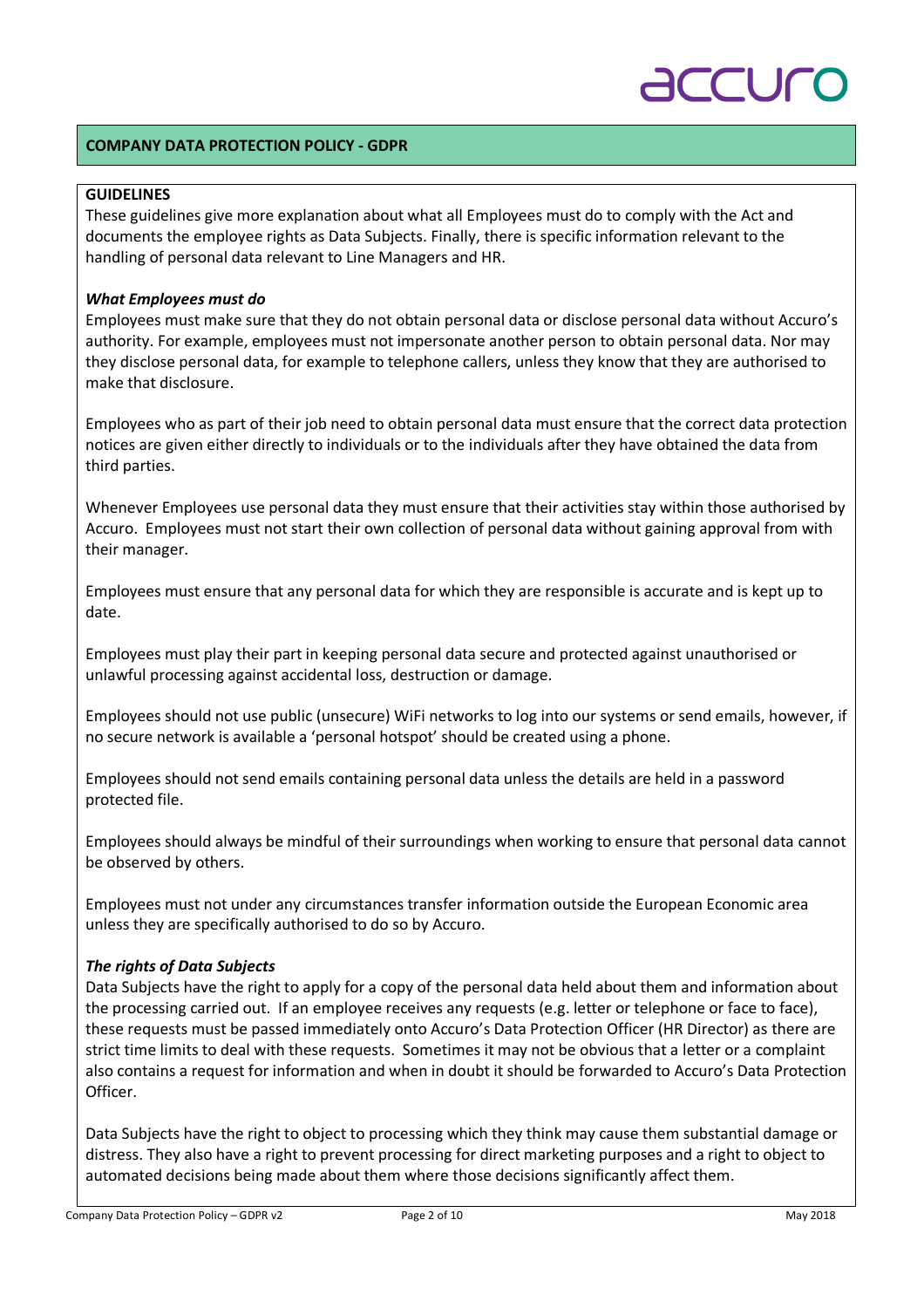# TU

### **COMPANY DATA PROTECTION POLICY - GDPR**

If an employee receives any requests that relate to these rights they should pass the objection on to their manager or Accuro's Data Protection Officer immediately.

Individuals also have the right to compensation and to remedies of rectification and erasure for inaccurate data. If you receive claims for any of these remedies again they should be passed to your manager or Accuro's Data Protection Officer as soon as possible.

If you are aware of any practices or procedures that do not comply with the Act's requirements the responsible action is to draw them to the attention of the appropriate manager.

### *On recruitment*

Advertising**:** Individuals providing personal information, even if only name and address, in response to job advertisements should be aware of who they are giving their details to and how it will be used, before they supply their details.

Applications: Information should not be sought from applicants unless it can be justified as being necessary to enable a recruitment decision to be made or for a related purpose such as equality and diversity monitoring. Information should not be sought from all applicants if it is only needed from those who progress further in the recruitment process or from the person appointed. At the time of application, consent should be obtained to any processing of sensitive personal data involved in consideration of the application.

At interview: Limit the recording of responses to questions to those that are relevant to and not excessive for making a recruitment decision. If information is volunteered, only record and retain that which is relevant to the recruitment decision or necessary to be able to demonstrate that the decision was properly taken.

Shortlisting: Shortlisting of job applicants is likely to involve the processing of personal data. It must be undertaken in a way that is fair and lawful.

Retention of recruitment records: Other than for the successful applicant, recruitment records should not be retained any longer than is necessary for making an appointment and responding to any challenges to that appointment. If records are retained because applicants might be considered for other vacancies that arise in the future, applicants should be advised of this and given the opportunity to say no.

### *Regarding Employee records*

Personal records need to be held for staff administration. However, the risk to employees if decisions are taken or opinions formed based on inaccurate or inadequate records are obvious as are the risks if records are not kept securely.

Collection of information: Do not seek personal information from employees that are irrelevant or excessive to the employment relationship.

Maintaining Records: These should be accurate and up to date. Out of date information or information that is no longer required should be deleted.

Sickness Records**:** Sickness records include sensitive data and should be treated as such.

Security: Care should be taken when transmitting employee information by e-mail. Accessing, disclosing or otherwise using employee records without authority may be treated as a serious disciplinary offence and such conduct may constitute a criminal offence.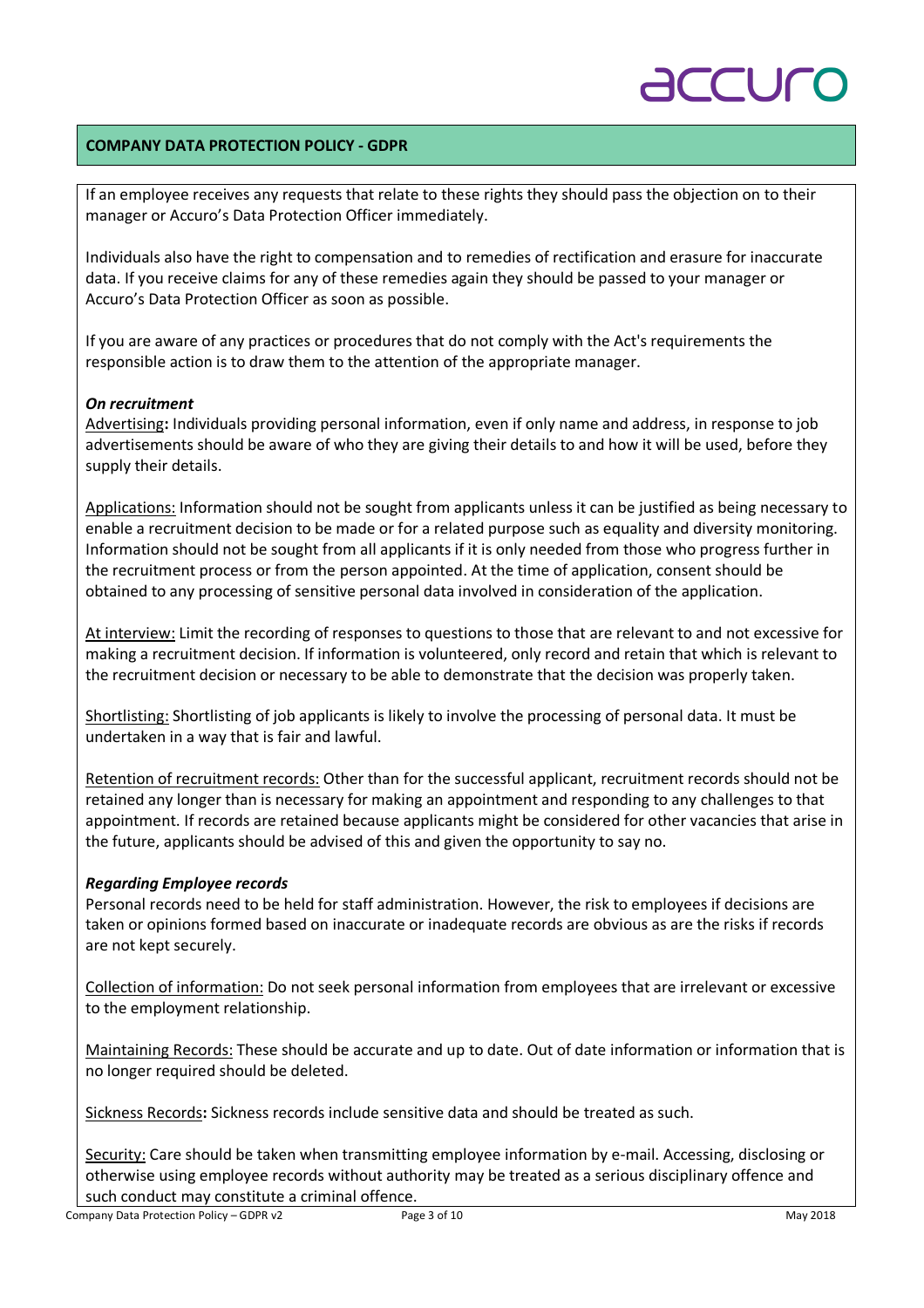# ACCUC

### **COMPANY DATA PROTECTION POLICY - GDPR**

Probation/Review/Appraisal: Limit the recording of information to that needed to support recent or future employment decisions. Ensure that the record identifies the source of any comments, that opinions are not presented as fact, that information recorded is correct and not misleading and that if the employee has challenged the accuracy this is recorded.

### *Access & Disclosure*

Employees are, at reasonable intervals (which Accuro deems to be every six months) entitled to have access to personal data held on them which is not excluded data (see below) for a fee of £10. They are also entitled to be informed of the purpose for which the data is, or is intended to be, used and the likely recipient.

Once an employee makes a request for confirmation of or sight of data held, which must be in writing, our Data Protection Officer will respond promptly on behalf of Accuro and in any event before the end of 40 days from the date on which the request was received. This is however, conditional upon Human Resources being provided with sufficient information to identify the relevant employee and to locate the information sought.

The following information is excluded from the above:

- § Confidential references given or received by Accuro.
- Personal data processed for the purposes of management forecasting or management planning to the extent that disclosure would be likely to prejudice the conduct of that business or activity only.
- **•** Personal data which consists of records of the intentions of Accuro relating to any negotiations with the employee to the extent that disclosure would be likely to prejudice those negotiations only.
- **If, to comply with a disclosure request, Accuro would need to disclose information relating to** identifiable third party then disclosure is not required unless the third party has consented.

In addition to seeking disclosure of information, an employee is also entitled to request that Accuro does not process data concerning him/her where this will cause or be likely to cause substantial and unwarranted damage or distress, either to the employee concerned or to a third party. Such a request will need to be submitted in writing and where possible, will be agreed to by Accuro. The employee will not be able to prevent processing however, if the processing is necessary for compliance with any legal obligation, it is necessary to protect the vital interests of the employee or is necessary for the performance of a contract to which the employee is a party. Upon receipt of a written request from an employee, our Data Protection Officer will write to the employee within 21 days confirming that the request will be upheld or giving reasons why it will not.

An employee is entitled at any time, by notice in writing, to require a Data Controller to ensure that no decision taken by or on his/her behalf and which significantly affects him/her will be based solely on personal data processed by automatic means.

An employee who feels that he/she has, or is likely to, suffer damage because of either inaccuracy in the data held by Accuro or because of unauthorised disclosure of information must notify a member of Human Resources in writing immediately. Where appropriate, Accuro will correct or erase that information or indicate that the employee contests the information.

Under the Data Protection Act employees have several remedies open to them through the Courts if this policy or their legal rights in respect of personal data are not complied with. In all cases however, employees should submit any complaint in writing to a Data Protection Officer (HR Director) before pursuing any external remedy, they will investigate any such complaint received and, where appropriate, respond to the employee in writing within 21 days.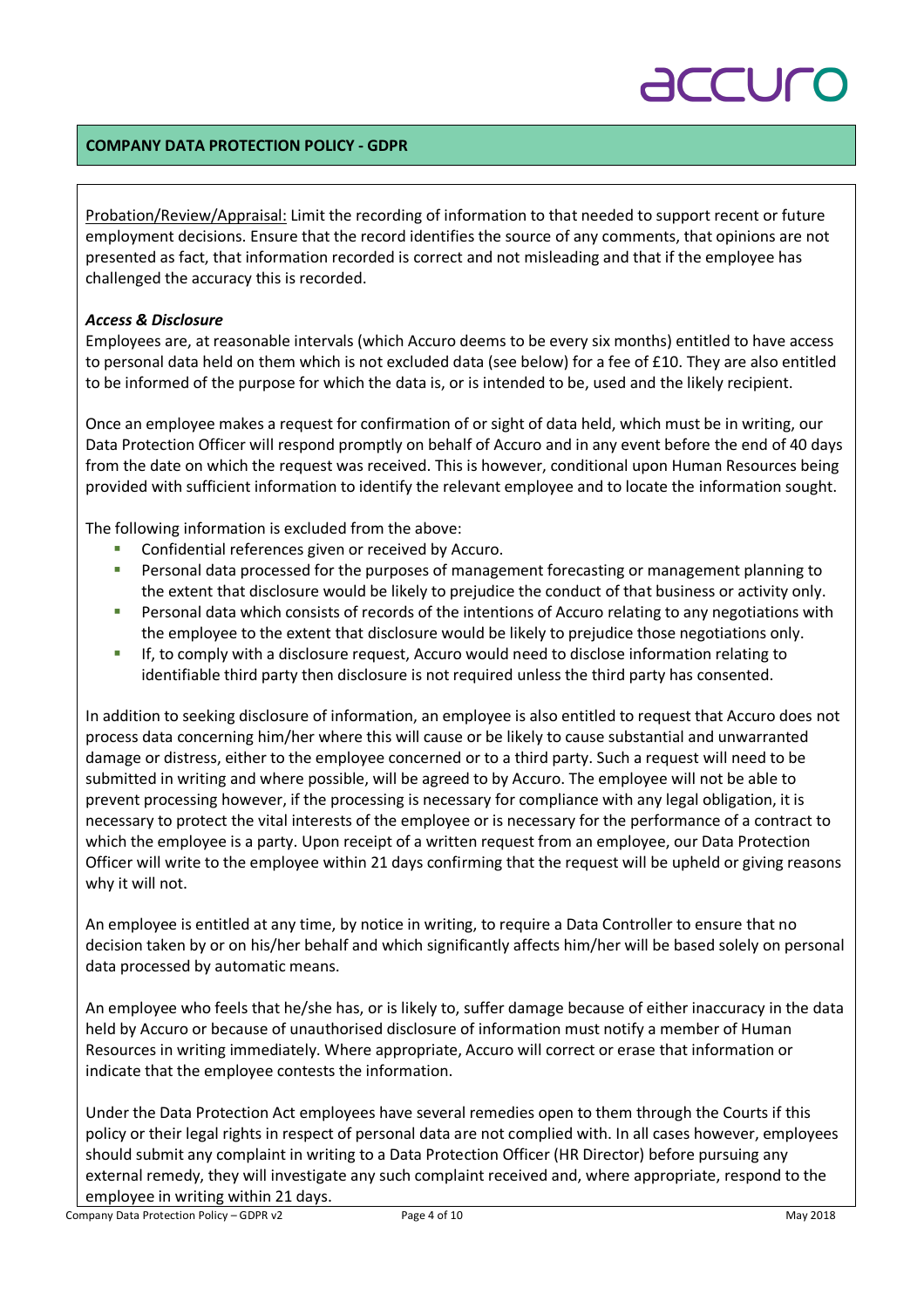# **CU**

### **COMPANY DATA PROTECTION POLICY - GDPR**

#### *Regarding Agency & Contract Staff*

Records: Apply the same principles/standards to the collection, processing and retention of personal information about contract/agency staff as are applied to employees. This does not mean that the same amount of data needs to be collected as this may be inappropriate and considered excessive.

Security: If contract/agency staff have access to employee records and other personal data have in place a written contract with them to tie them to only processing the data in accordance with instructions they are given and to keeping the data secure.

### *Medical Testing*

Types of testing: Medical testing includes drug testing, alcohol testing, as well as more general medical testing.

Testing employees: Testing should only occur where it is part of a health and safety programme operating in the interests of employees or it is a necessary and proportionate measure to: prevent a significant risk to the health and safety of the employee or others; to determine the employee's fitness for continued employment or to determine the employee's entitlement to health related benefits e.g. sick pay.

### *Discipline & Dismissal*

Accuracy: To be compliant with the Act the accuracy of information is crucial, especially if, as in this case, it is to form the basis of disciplinary action. Ensure that when employment is terminated both Accuro and the employee are clear about the basis/reason for the termination and that this is accurately recorded.

Security: It is important that any allegations that may lead to disciplinary action (for example claims of harassment) is crucial to avoid prejudice that can be caused even if the case is ultimately unfounded, to protect both the complainant and the accused party.

Holding records: Disciplinary procedures provide for warnings to "expire" after a set period. Ensure that what is meant by "expire" is clear and take the necessary action at the appropriate time.

#### *Retaining records*

Information should not be kept for longer than is necessary but equally it should not be discarded when doing so would render the record inadequate. Where specific legal provisions require the retention of employment records for a set period then this is the minimum time for which they should be retained. Information should not be retained simply on the basis that it might come in useful one day. Ensure that records that are no longer required are properly and securely disposed of.

In the absence of a specific business case supporting longer retention periods the following shall be used:

| Type of record                                     | <b>Retention period</b>                  |
|----------------------------------------------------|------------------------------------------|
| Application form/Data Information                  | Duration of employment                   |
| References received                                | 1 year                                   |
| Payroll and tax information                        | 3 years                                  |
| Sickness records                                   | 3 years                                  |
| Annual leave records                               | 3 years                                  |
| Unpaid leave/special leave records                 | 3 years                                  |
| Annual appraisal/assessment records                | 3 years                                  |
| Records relating to promotion, transfer, training, | 1 year from end of employment            |
| disciplinary matters                               |                                          |
| References given                                   | 5 years from reference/end of employment |
|                                                    |                                          |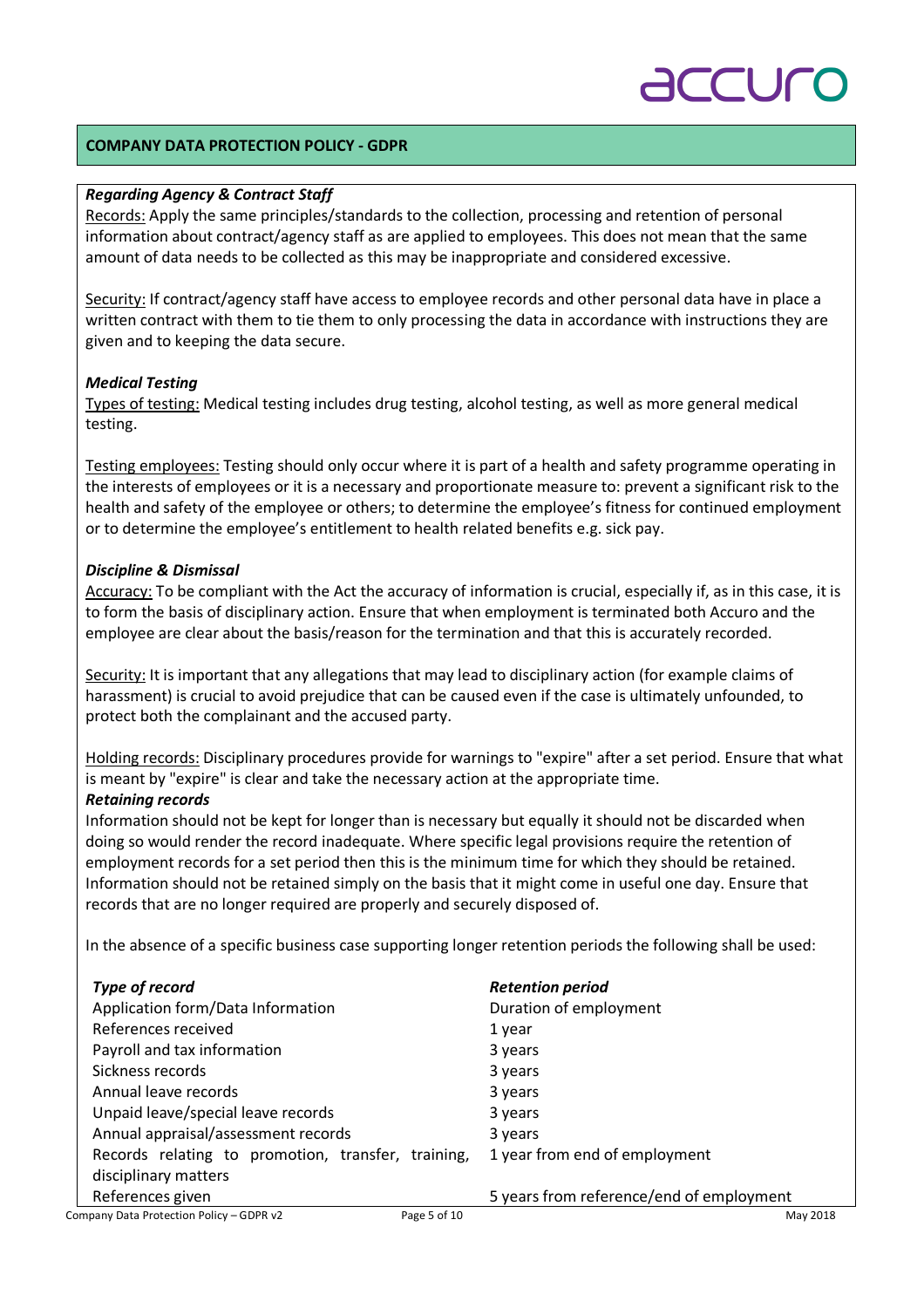# **ACCULO**

### **COMPANY DATA PROTECTION POLICY - GDPR**

| Summary of record of service e.g. Name, position held, | 6 years from end of employment |
|--------------------------------------------------------|--------------------------------|
| dates employed                                         |                                |
| Records relating to accident or injury at work         | 6 years                        |

Accuro has appointed the role of HR Director as its Data Protection Officer, to whom, in the first instance, all enquiries relating to the interpretation of this policy as well as holding of personal data should be referred.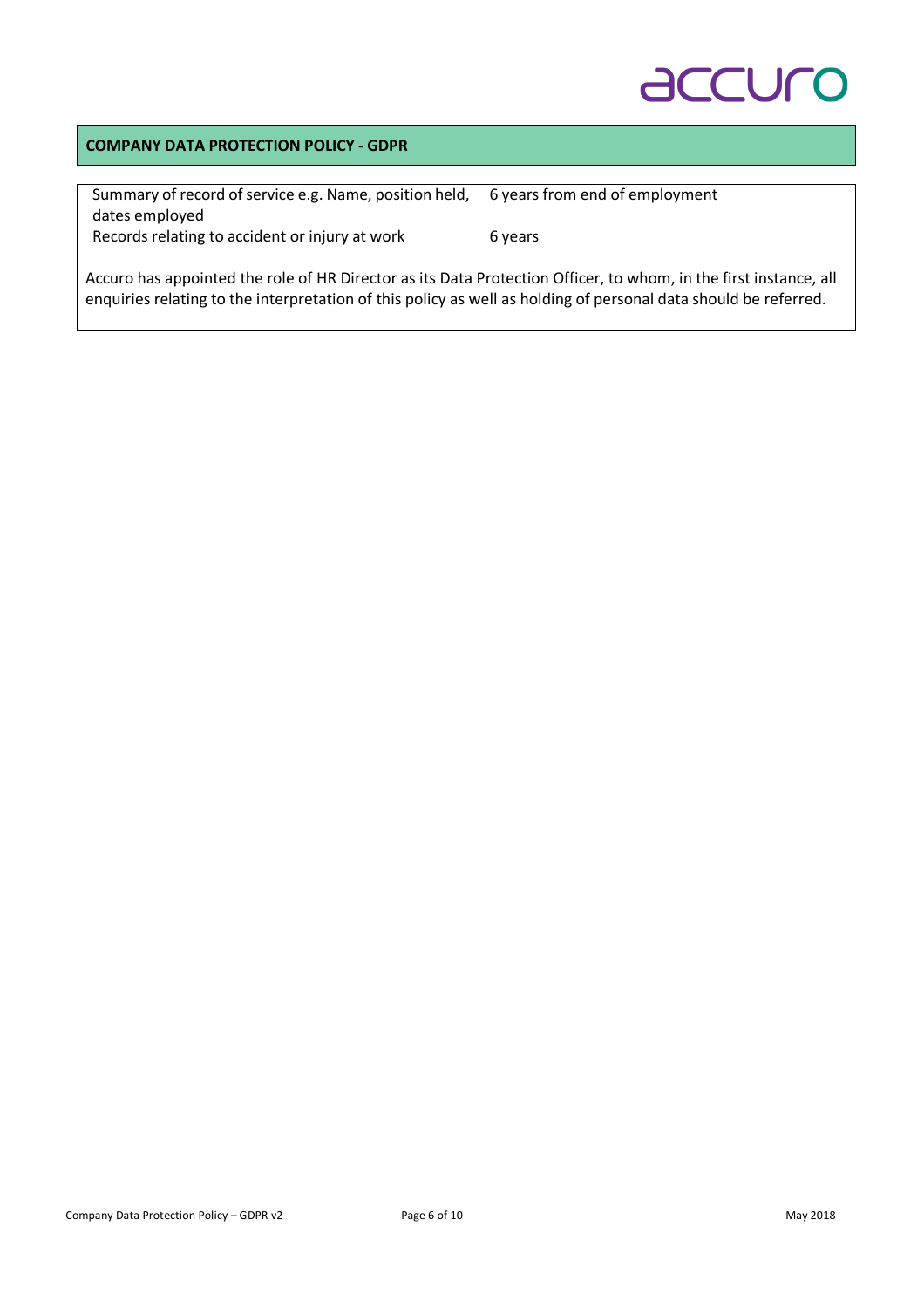

### **COMPANY DATA PROTECTION POLICY - GDPR**

### **GENERAL DATA PROTECTION REGULATIONS (GDPR) - POLICY**

This Policy sets out the basis on which Accuro will process personal information provided (personal data).

Accuro takes its obligations in respect of the privacy of personal information very seriously and we will only process personal information as detailed in this policy unless we inform you otherwise. To ensure that the personal information we hold is accurate and up-to-date, we request that you inform us of any relevant changes to the personal information we hold about you.

The person responsible for data protection within our organisation is our HR Director (Patrick White) who can be contacted at DPO@accurofacilities.co.uk.

If you do not wish us to process personal information in accordance with this policy, then please do not provide it to us. Please refer to Section 4 'Your rights', in respect of data that we already hold, or which we receive from third parties.

### **SECTION 1: EMPLOYEES**

The personal data we collect, receive, hold and process includes the following as applicable:

- § Name
- § Address
- Email and other contact details
- Date of birth
- Educational history, qualifications & skills
- Visa and other right to work or identity information
- Passport and or Driving Licence
- Bank details
- § National insurance and tax (payroll) information
- Next of kin and family details
- Contact details of referees
- **•** Information contained in references and pre-employment checks from third parties
- § Other sensitive personal information such as health records (see 'Sensitive Personal Data')
- Photograph

We may obtain your personal data from the following sources (please note that this list is not exhaustive):

- § You (e.g. a Curriculum Vitae, application or registration form)
- A client
- **E** Interview
- Conversations on the telephone (which may be recorded)
- Notes following a conversation or meeting
- § Umbrella bodies responsible for Disclosure and Barring Service (DBS)

#### *How we will use your personal data:*

The processing of your personal information may include:

- <sup>■</sup> Collecting and storing your personal data, whether in manual or electronic file within the company HR and Payroll systems
- **EXTERGHTM** Assessing and reviewing your suitability for job roles within Accuro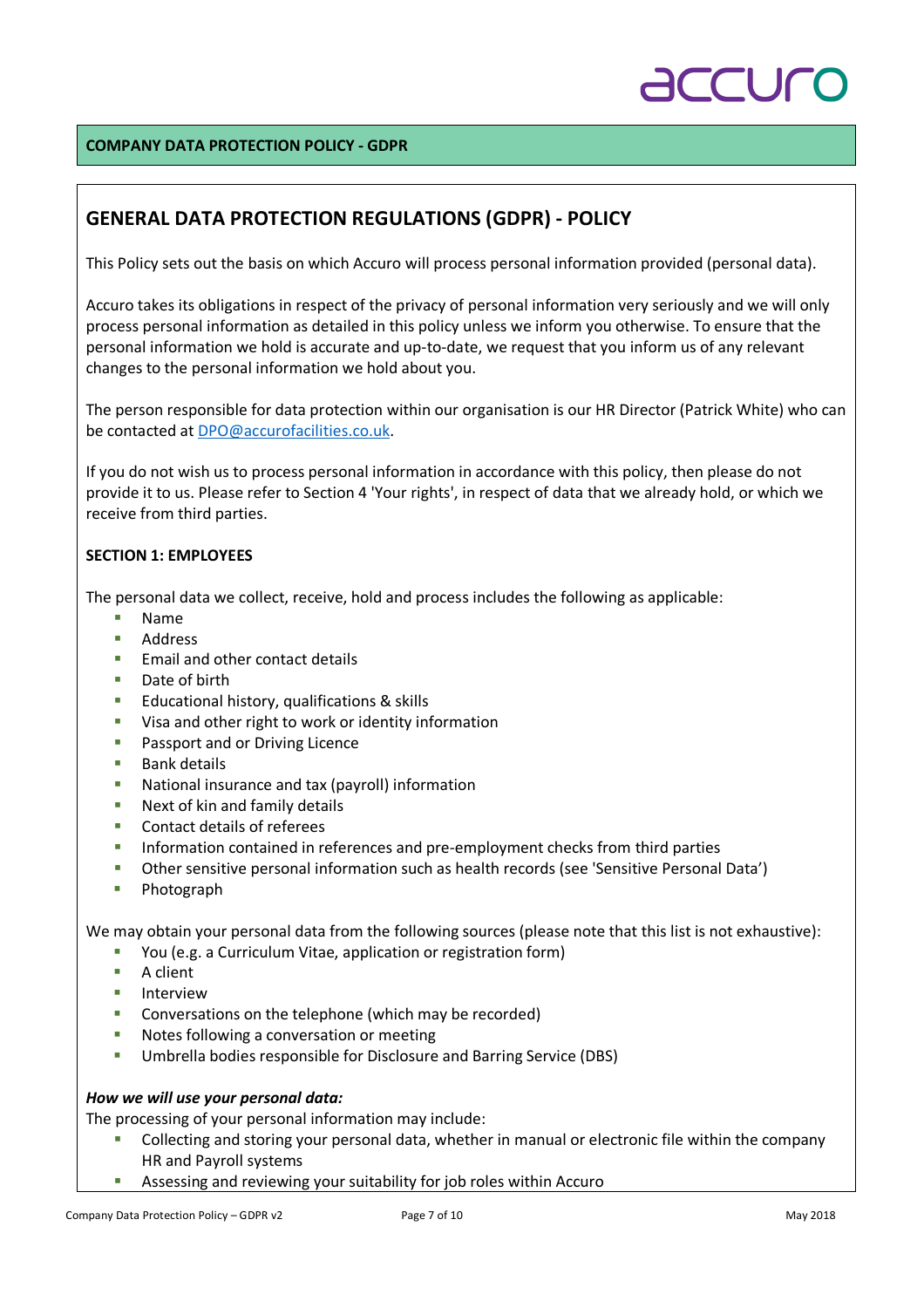# **CU**

### **COMPANY DATA PROTECTION POLICY - GDPR**

- Engaging you for a role with us, including any related administration e.g. timesheets and payroll
- Sending legislative required information to third parties with whom we have or intend to enter into arrangements which are related to our recruitment process
- Providing information to regulatory authorities or statutory bodies, and our legal or other professional advisers including insurers
- **■** Establishing quality, training and compliance with our obligations and best practice
- **•** For the purposes of backing up information on our computer systems

### *Why we process your personal data:*

- 1. *Employment Contract* To provide our services, we may enter into a contract with you and/or a third party and will need certain information, for example your name and address. A contract will also contain obligations on both your part and our part and we shall process your data as is necessary for those obligations.
- 2. **Legal Obligations** We must comply with several statutory provisions, which necessitate the processing of personal data, which amongst other things requires us to:
	- § Verify your identity
	- Assess your suitability for a job role
	- § Maintain records for specific periods

We are also required to comply with statutory and regulatory obligations relating to business generally, for example complying with tax, bribery, fraud/crime prevention and data protection legislation, and co-operating with regulatory authorities such as HMRC.

- 3. *Business Requirements* In providing our services, we will carry out some processing of personal data which is necessary for our legitimate interests, which include:
	- Retaining records of our dealings and transactions and where applicable, use such records for the purposes of:
		- o establishing compliance with contractual obligations between company and staff
		- o addressing any query or dispute that may arise including establishing, exercising or defending any legal claims
		- o protecting our reputation
		- $\circ$  maintaining a back-up of our system, solely for being able to restore the system to a point in the event of a system failure or security breach
		- o evaluating quality and compliance including compliance with this Privacy Notice
		- o determining staff training and system requirements
		- o assess suitability and contact within our service
		- o source potential opportunities or roles

This means that for our commercial viability and to pursue these legitimate interests, we may continue to process your personal data for as long as we consider necessary for these purposes.

### *Consent to our processing of your data:*

We may process your personal data on the basis that you have consented to us doing so for a specific purpose. For example, information provided in respect of applying for a role.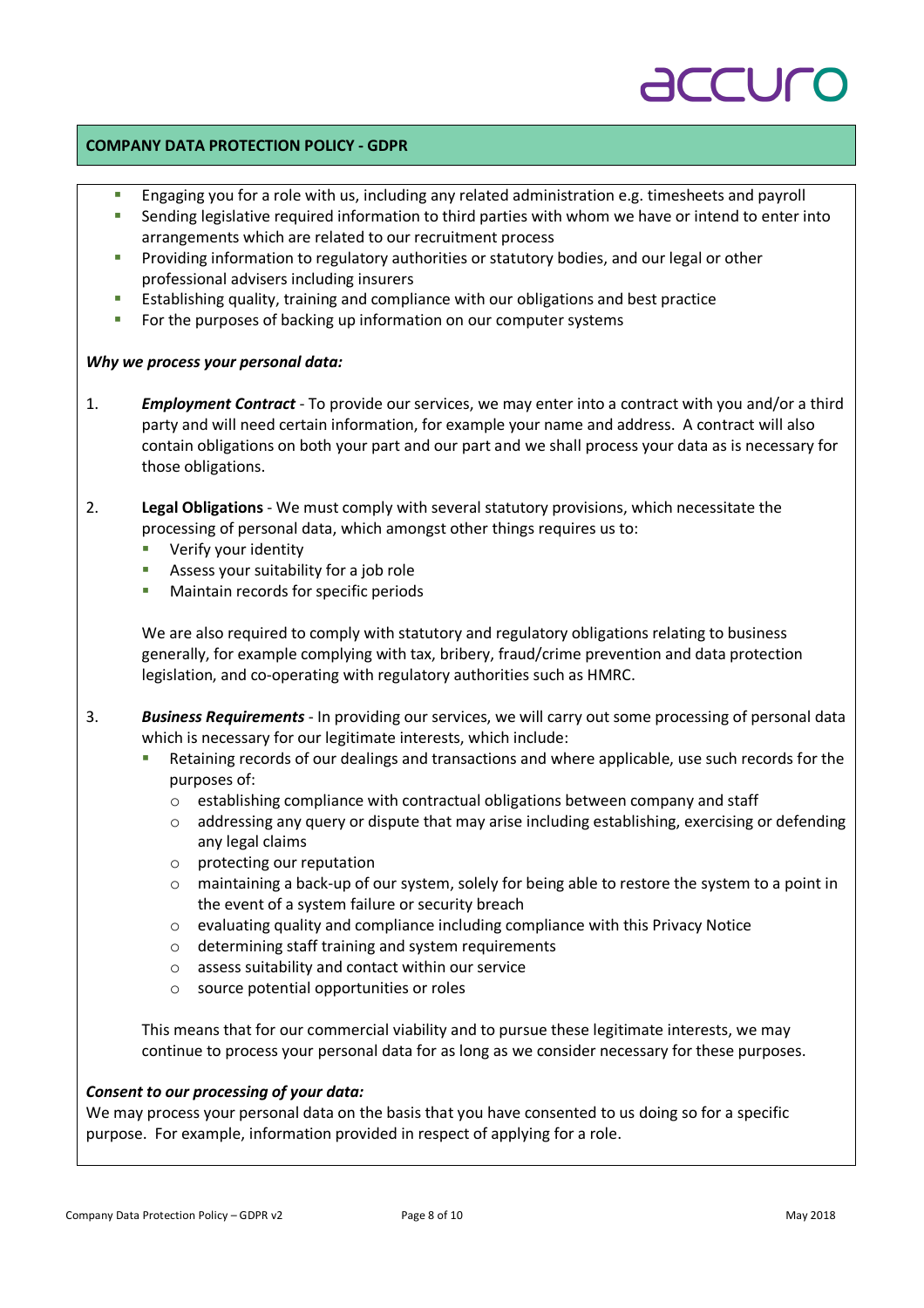# **CUC**

### **COMPANY DATA PROTECTION POLICY - GDPR**

You may withdraw your consent to our processing of your personal information for a purpose at any stage. However, please note that we may continue to retain, or otherwise use your personal information thereafter where we have a legitimate interest or a legal or contractual obligation to do so.

### *Sensitive Personal Data (SPD)*

Sensitive personal data is information which is intensely personal to you and is usually irrelevant to our consideration of your suitability for a role within our recruitment process. Examples of SPD include information which reveals your political, religious or philosophical beliefs, sexual orientation, race or ethnic origin, or information relating to your health.

Regardless of the basis for your dealings with us, we request that you do not provide us with any sensitive personal data unless necessary. However, to the extent that you do provide us with any sensitive personal data, such as data which you choose to share with us in conversation, we shall only use that data for the purposes of our relationship with you or for the provision of our services. This will be for one or more of the following reasons:

- § You have explicitly consented to the processing
- For our assessment of your suitability for job roles or working capacity
- **•** Where processing is necessary for obligations or rights under employment, social security or social protection law
- To maintain records of our dealings to address any later dispute, including but not limited to the establishment, exercise or defence of any legal claims

### *Who we share personal data with:*

We shall not share your personal information unless we are entitled to do so. The categories of persons with whom we may share your personal information include:

- § Contract provision of personal data variation subject to Transfer of Undertakings
- **•** Any regulatory authority or statutory body pursuant to a request for information or any legal obligation which applies to us
- Parties who process data on our behalf, which may include:
	- Selima or Access Group of companies
	- Ucheck
	- Legal and professional advisors
	- Insurers

### *Automated decisions*

We do not use any automated decision making software.

### **SECTION 2: THIS SECTION APPLIES TO ALL PERSONAL DATA**

### *Transfer*

In the event of a sale, merger, liquidation, receivership or the transfer of all or part of our assets or business to a third party, we may need to transfer your information to a third party. Any transfer will be subject to the agreement of the third party to this Privacy Notice and any processing being only in accordance with this Privacy Notice.

### *Data Security and Confidentiality*

It is our policy to ensure, in so far as is reasonably practicable, that our systems and records are secure and not accessible to unauthorised third parties in line with best practice.